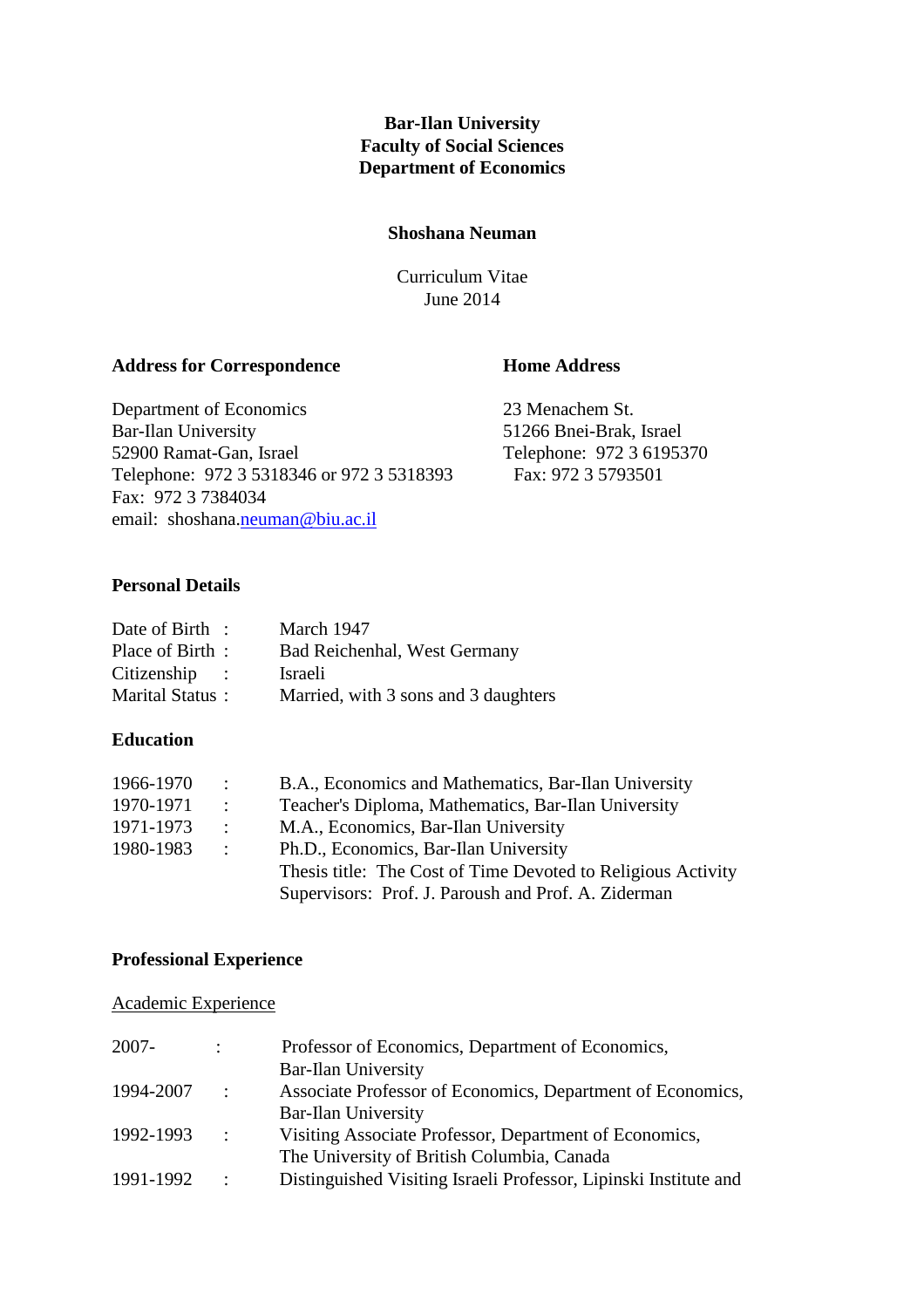|           |                 | Department of Economics, San-Diego State University             |
|-----------|-----------------|-----------------------------------------------------------------|
| 1990-1994 | $\mathcal{L}$   | Senior Lecturer, Department of Economics, Bar-Ilan University   |
| 1986-1990 | $\mathcal{F}$   | Lecturer, Department of Economics, Bar-Ilan University          |
| 1983-1986 | <b>Contract</b> | Instructor-Doctor, Department of Economics, Bar-Ilan University |

# Editorial Positions

| $2001 -$               | Associate Editor, Review of Economics of the Household, Kluwer<br><b>Academic Publications</b> |
|------------------------|------------------------------------------------------------------------------------------------|
| <b>Research Fellow</b> |                                                                                                |
| 1999-                  | Institute for the Study of Labor (IZA), Bonn, Germany                                          |
| 1996-                  | The Center for Economic Research Policy (CEPR), London, England                                |

# Organizer of International Conferences

| 2009 | Second International Workshop on Gender Economics (with P. Branas-        |
|------|---------------------------------------------------------------------------|
|      | Garza, S. de la Rica, and J. Dolado)                                      |
| 2007 | First ENER (European Network on the Economics of Religion)                |
|      | International Workshop (with G. Heineck and D. Voas), Granada,            |
|      | Spain, November 16-17                                                     |
| 1999 | International Workshop (with the participation of ten European            |
|      | countries) on: Labour Demand, Education and the Dynamics of Social        |
|      | Exclusion, Bar-Ilan University, November 21-22                            |
| 1992 | Eighth Annual Glickman-Galinson Symposium: "Immigration, Past             |
|      | and Present", Lipinsky Institute, San-Diego State University, April 26-27 |
| 1991 | International Workshop on the Economics of Discrimination and             |
|      | Segregation (with J. Silber), Bar-Ilan University, June 3-4               |

## Selected Professional Activities

|                | Member, national group of experts on: Alternative Labor Market      |
|----------------|---------------------------------------------------------------------|
|                | Measures, The Public Advisory Council for Statistics-Israel         |
| $\cdot$        | Chairperson, Department of Economics, Bar-Ilan University           |
|                | Member, several committees of the Higher Education Council (Malag)  |
|                | to approve new tracks and programs in Israeli colleges              |
|                | Evaluator, The Fifth and the Sixth Framework of the European Union  |
|                | Member of several Steering Committees of the Israeli Central Bureau |
|                | <b>Bureau of Statistics</b>                                         |
|                | Vice-chair, Department of Economics, Bar-Ilan University            |
| ٠              | Director, Board of Directors, United Mizrahi Bank                   |
| $\ddot{\cdot}$ | Scientific Coordinator for the Department of Economics, Research    |
|                | Authority, Bar-Ilan University                                      |
|                | Director, The Economics Research Institute, Bar-Ilan University     |
|                | Consultant – World Bank, Population and Human Resources Department  |
|                |                                                                     |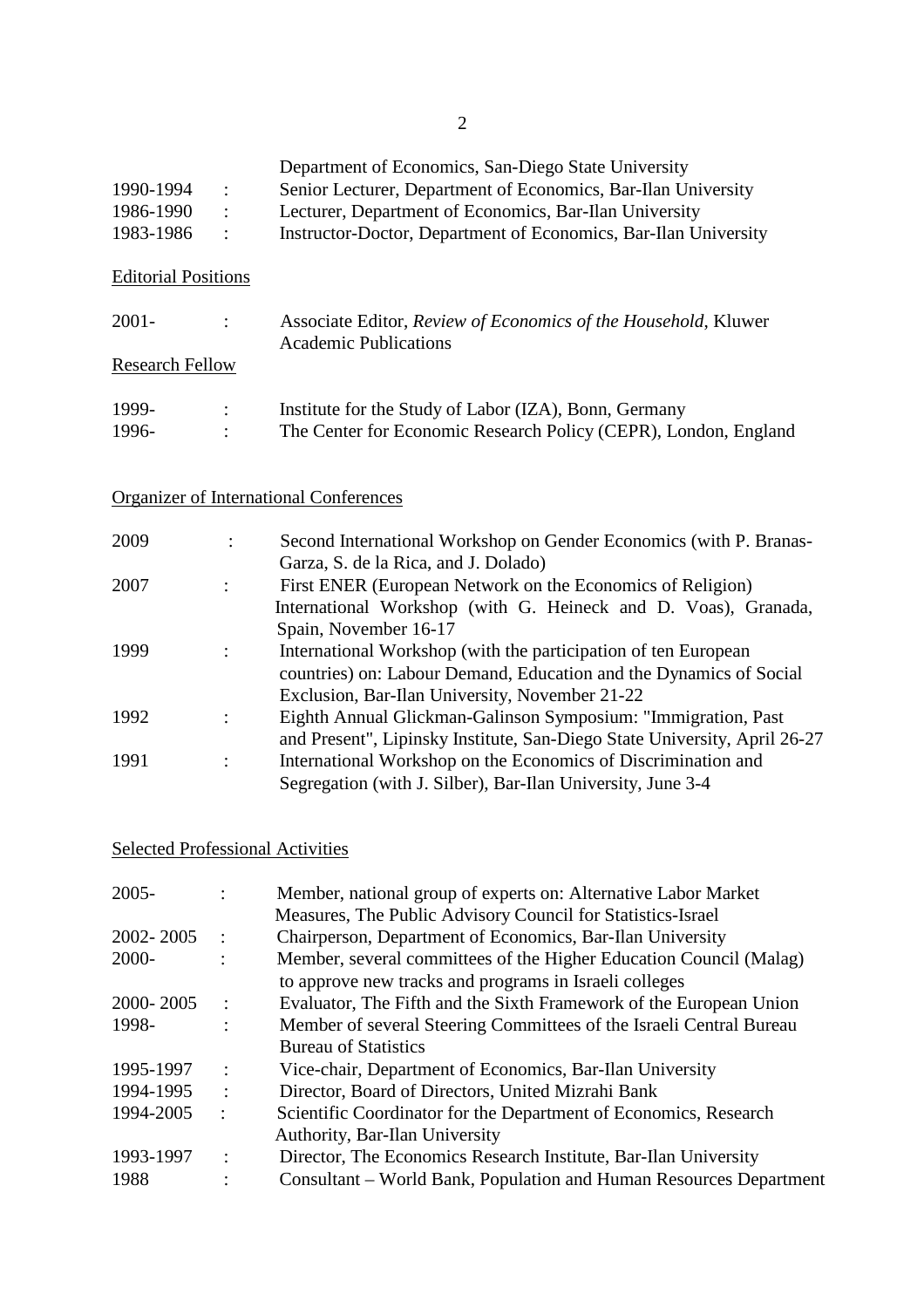## Refereeing

Journals  *Applied Economics Comparative Education Review Economic Development and Cultural Change Economic Inquiry European Economic Review European Journal of Political Economy Feminist Economics Industrial and Labor Relations Review International Journal of Manpower Journal of Economic Inequality Journal of Human Resources Journal of Labor Economics Journal of Political Economy Journal of Population Economics Review of Economics of the Household The World Bank Economic Review* 

# Foundations

 *The Israel Science Foundation United States-Israel Bi-national Agricultural Research and Development Fund United States-Israel Bi-national Science Foundation* 

# Scientific Evaluation Committees

 *Ministry of Science and Technology (Chief Scientist) Israel Science Foundation (Academia)* 

### Research Grants and Awards (since1994)

| 2001-2004 |                      | The European Commission Fifth Framework. Project title: Towards a<br>New Organization of Men's Lives – Emerging Forms of Work and |
|-----------|----------------------|-----------------------------------------------------------------------------------------------------------------------------------|
|           |                      | Opportunities for Gender Equality. Leader of the Israeli Team.                                                                    |
| 2000      |                      | Arc-en-Ciel (Keshet) joint program of the Israeli and French                                                                      |
|           |                      | Governments on: Immigrants in Israel: Wages and Mobility                                                                          |
|           |                      | (with J. Deutsch and J. Silber)                                                                                                   |
| 1999-2000 | $\ddot{\phantom{0}}$ | The Pinhas Saphir Center for Development, grant for a project on:                                                                 |
|           |                      | Gender Wage Differentials (with A. Ziderman)                                                                                      |
| 1998-2000 | $\ddot{\phantom{0}}$ | Project funded by the Israeli Central Bureau of Statistics on:                                                                    |
|           |                      | Intermittent Labor Force Participation (with A. Ziderman)                                                                         |
| 1998-2001 | $\ddot{\cdot}$       | The EU Fourth Framework TSER Program - project title: Labour                                                                      |
|           |                      | Demand, Education and the Dynamics of Social Exclusion.                                                                           |
|           |                      | Coordinated by the Center for Economic Policy Research. Leader of                                                                 |
|           |                      | the Israeli team                                                                                                                  |
|           |                      |                                                                                                                                   |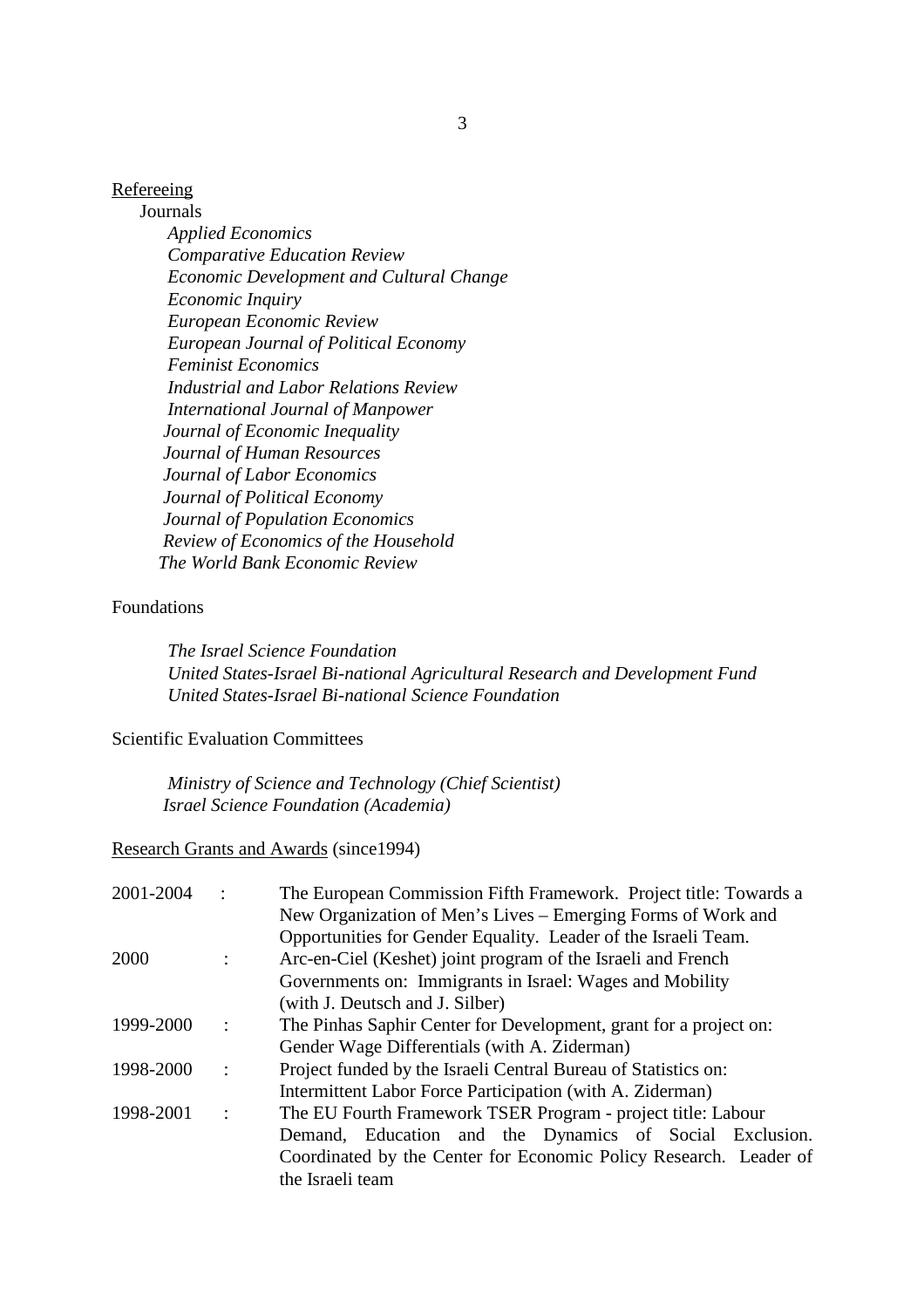| 1995, 1996 | $\sim$ 100 $\sim$         | Arc-en-Ciel (Keshet) joint program of the Israeli and French   |
|------------|---------------------------|----------------------------------------------------------------|
|            |                           | Governments on: Youth Employment and Gender Discrimination.    |
|            |                           | A joint project with the University of Aix-Marseille in France |
|            |                           | (with J. Deutsch and J. Silber)                                |
| 1994       | $\mathbb{R}^{\mathbb{Z}}$ | Faculty Enrichment Award, Department of External Affairs,      |
|            |                           | Ottawa, Canada                                                 |

#### **Administrative Activities**

University Committees

|  | 2001-2003 : Admissions Committee                                               |
|--|--------------------------------------------------------------------------------|
|  | 1998-2002 : Academic Director of Economic Studies, Bar-Ilan Extension Colleges |
|  | 1998-1999 : Head of Status Committee                                           |
|  | 1997-1998 : Students' Appeals Committee for the Disciplinary Committee         |
|  | 1993-1995 : University Senate (Senior Lecturers' representative)               |
|  | 1993-1997 : Faculty Committee for the Advancement of Research                  |
|  | 1991-1997 : Grants and Scholarships Committee                                  |
|  | 1989-1991 : Social Sciences Library Committee                                  |
|  |                                                                                |

## **Courses Taught**

The Economics of Human Resources (graduate) Seminar in Labor Economics (undergraduate and graduate) Labor Economics (undergraduate and graduate) Women in the Economy Principles of Economics: Microeconomics Principles of Economics: Macroeconomics Statistics (introductory and intermediate) **Econometrics** Comparative Economic Systems Theory of the Firm Industrial Organization Calculus Linear Algebra

#### **Main Research Interests**

Economics of Human Resources; Labor Economics; Economics of Education; Economics of the Household; Behavioral Economics; Health Economics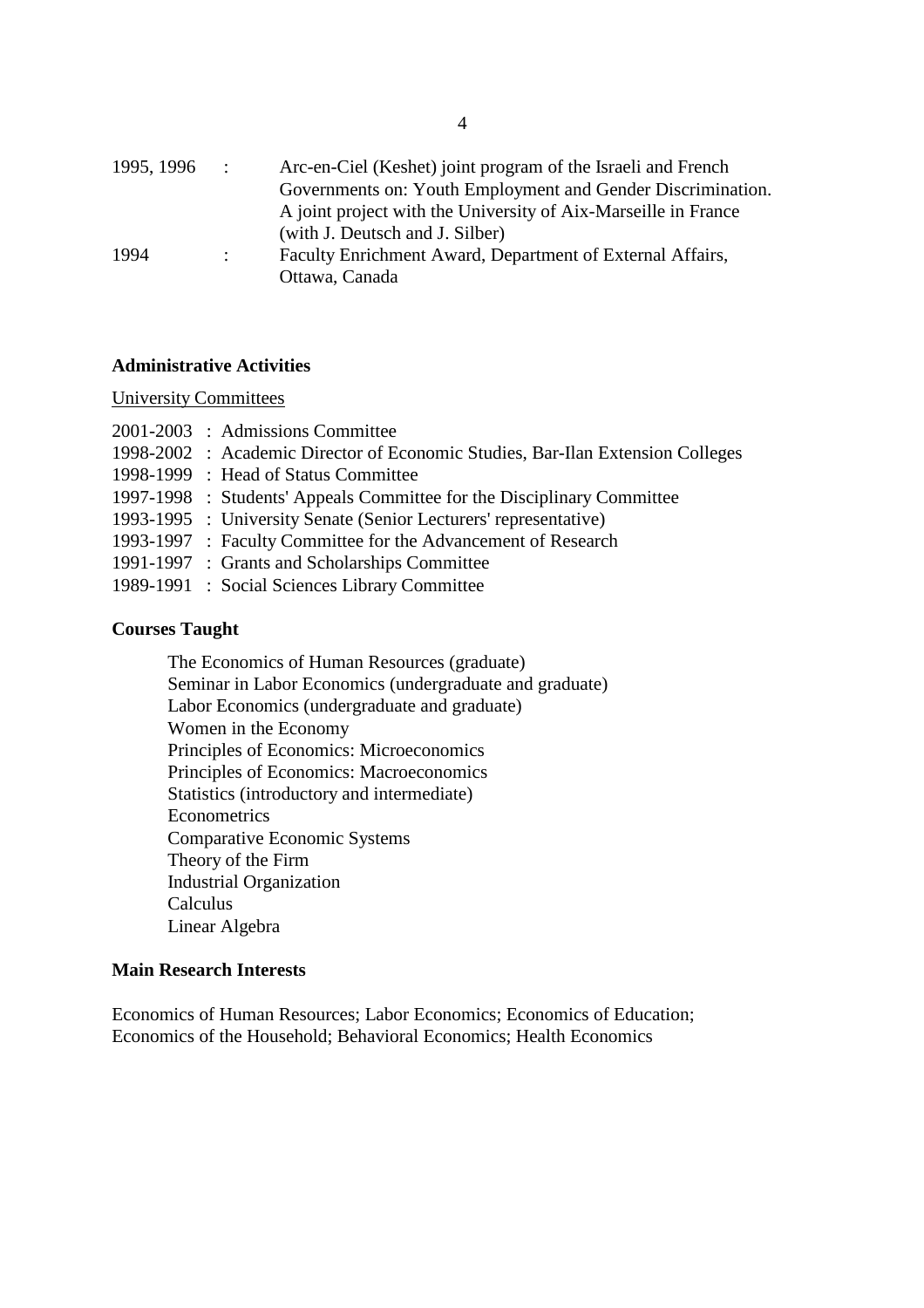# **PUBLICATIONS**

Note: Names of authors are always in alphabetical order

# **Guest Editor**

Special issue of the *Journal of Econometrics* on "The Econometrics of Labor Market Segregation and Discrimination" (with J. Silber), Vol. 61, 1994.

Special issue of *Research on Economic Inequality,* devoted to "The Economics of Segregation and Discrimination" (with J. Silber), Vol. 5, 1994.

# **Chapters in Books**

- 1. "Compensating Differentials in Marriage and Married Women's Labor Supply" (with S. Grossbard-Shechtman), in: S. Grossbard-Shechtman, *On the Economics of Marriage*, Boulder Colorado: Westview Press, pp. 133-141, 1993.
- 2. "A Study of Spousal Help Among Israeli Managers" (with S. Grossbard-Shechtman and D.N. Izraeli), in: S. Grossbard-Shechtman, *On the Economics of Marriage*, Boulder Colorado: Westview Press, pp. 272-289, 1993.
- 3. "Religiosity and Investments in Spousal Productivity" (with S. Grossbard-Shechtman), in: S. Grossbard-Shechtman, *On the Economics of Marriage*, Boulder Colorado: Westview Press, pp. 290-302, 1993.
- 4. "Ethnic Occupational Segregation: Measurement and Its Impact on Income Differentials" (with J. Silber), in: J. Creedy, (ed.), *Taxation, Poverty and Income Distribution*, Publisher: Edward Elgar, pp. 220-237, 1994.
- 5. "Paid Employment and the Marriage Market" (with S. Grossbard-Shechtman) in: Shoshana Grossbard-Shechtman (ed.), *Marriage and the Economy*, Cambridge University Press, pp. 222-247, 2003.
- 6. "Gender versus Ethnic Wage Differentials in Israel", in: A. Maor. (ed.) *Affirmative Action in Israel*, Ramot: Tel-Aviv University Press, pp. 301-314, 2004. In Hebrew.
- 7. "Aliya to Israel: Immigration under Conditions of Adversity", in: Klaus Zimmermann (ed.) *European Migration: What Do We Know?* Oxford University Press, pp. 459-506, 2005.
- 8. "Secularization and Fertility: Evidence for Spain" (with P. Branas-Garza), in: *Demographic Economics Research Perspectives*, New York: Nova Science Publishers, forthcoming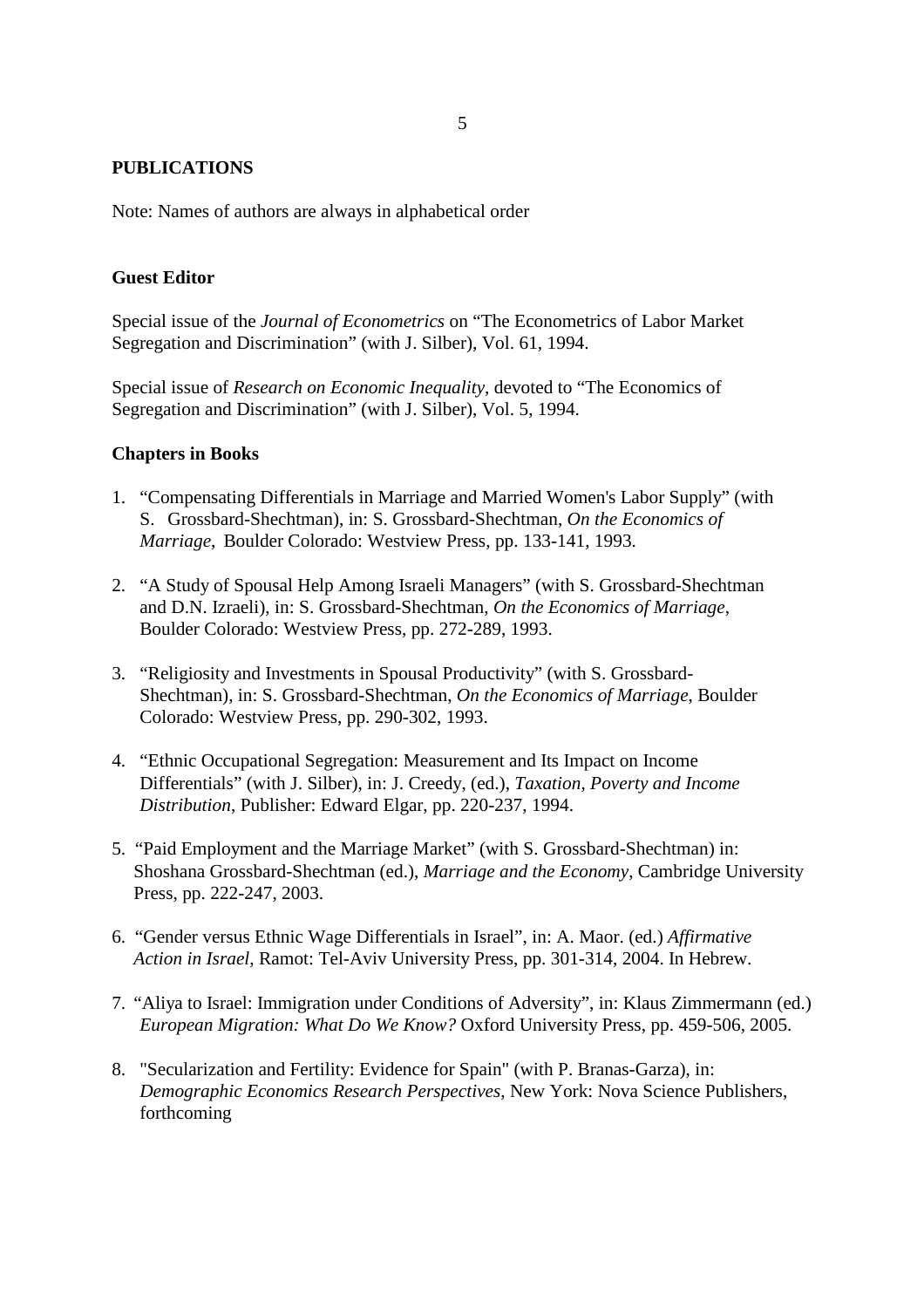9. "Immigration-Religiosity Intersections at the Two Sides of the Atlantic: Europe and the United States" (with T. Garcia-Munoz), in: A. Constant and K. Zimmermann (eds.) *International Handbook on the Economics of Migration*, Eward Elgar Publishing, 2013.

# **Refereed Journal Articles**

- 1. "Do Universities Maintain Common Standards in Awarding First Degrees with Distinction? The Case of Israel" (with A. Ziderman), *Higher Education*, Vol. 14, pp. 447-459, 1985.
- 2. "Testing the Dual Labor Market Hypothesis: Evidence from the Israel Labor Mobility Survey" (with A. Ziderman), *The Journal of Human Resources*, Vol. 21, pp. 230-237, 1986.
- 3. "Religious Observance in a Human Capital Framework: Theory and Applications", *Applied Economics*, pp. 1193-1203, 1986.
- 4. "Economic Behavior, Marriage and Religiosity" (with A. Grossbard-Shechtman), *Journal of Behavioral Economics*, Vol. 15, pp. 71-86, Spring/Summer 1986.
- 5. "Time Allocation to Religious Activity", *Studies in Israel's Economy 1982, 1984*, pp. 221-230, The Israeli Economic Association, Jerusalem, 1986. In Hebrew.
- 6. "How Does Fertility Relate to Religiosity: Survey Evidence from Israel" (with A. Ziderman), *Sociology and Social Research*, January 1986.
- 7. "Dynamic Variation in Land Prices: Palestine, 1900-1914" (with Y. Katz), *Studies in Israel's Economy 1986*, pp. 139-154, The Israeli Economic Association, Jerusalem, 1988. In Hebrew.
- 8. "Women's Labor Supply and Marital Choice" (with S.A. Grossbard-Shechtman), *Journal of Political Economy*, Vol. 96, pp. 1294-1304, December 1988.
- 9. "Intergenerational Effects on Fertility: Theory and Evidence from Israel" (with L. Danziger), *Journal of Population Economics*, Vol. 2, pp. 25-37, 1989.
- 10. "Vocational Schools Can be More Cost Effective than Academic Schools: The Case of Israel" (with A. Ziderman), *Comparative Education*, Vol. 25(2), pp. 151-163, 1989.
- 11. "Earnings and Ethnic Origin: The Effect of Wife's Ethnic Origin on Husband's Earnings" (with S.A. Grossbard-Shechtman), *Studies in Israel's Economy 1988*, pp. 39- 51, The Israeli Economic Association, Jerusalem, 1989. In Hebrew.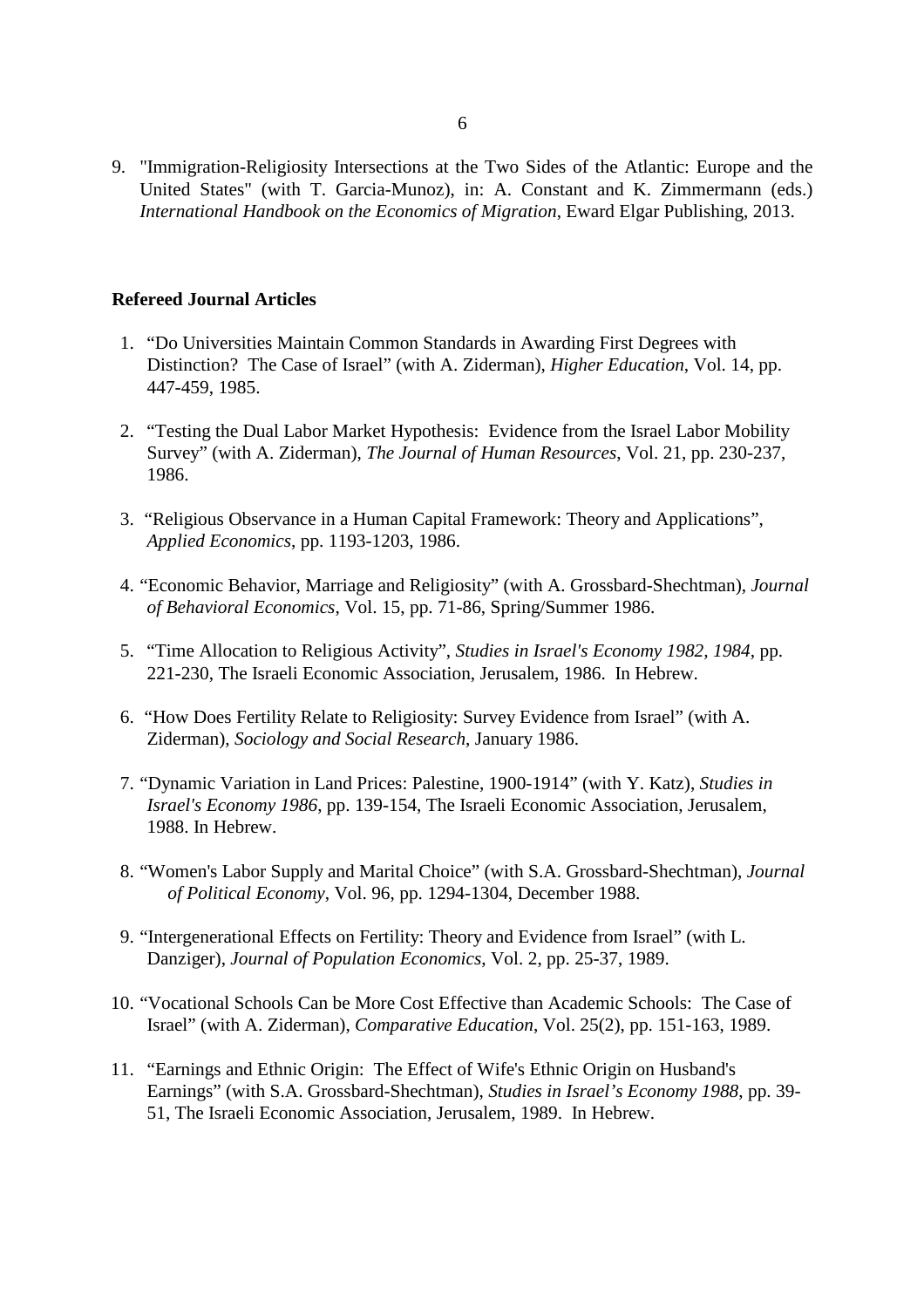- 12. "The Economic Cost of Strikes in Israel: An Input-Output Approach" (with A. Ziderman), *Studies in Israel's Economy 1988*, pp. 53-67, The Israeli Economic Association, Jerusalem, 1989. In Hebrew.
- 13. "Agricultural Land Transactions in Palestine, 1900-1914: A Quantitative Analysis" (with Y. Katz), *Explorations in Economic History*, Vol. 27, pp. 29-45, 1990.
- 14. "Vocational Schooling, Occupational Matching and Labor Market Earnings in Israel" (with A. Ziderman), *Journal of Human Resources*, Vol. 16(2), pp. 256-281, 1991.
- 15. "Cross-Productivity Effects of Education and Origin on Earnings: Are They Really Reflecting Productivity?" (with S.A. Grossbard-Shechtman), in: R. Frantz, H. Singh and J. Gerber (eds.), *Handbook of Behavioral Economics*, Vol. 2A, pp. 125-145. Greenwich: JAI Press, 1991.
- 16. "Occupational Sex Segregation in the Kibbutz: Principles and Practice", *Kyklos*, Vol. 44(2), pp. 203-219, 1991.
- 17. "Socioeconomic Background and Returns to Schooling and to Marriage: The Case of Israel", *Applied Economics,* Vol. 23(8), pp. 1325-1334, 1991.
- 18. "The Marriage Market and Occupational Sex Segregation: A 'New Home Economics' Approach," *The Journal of Socio-Economics*, Vol. 20(4), pp. 347-358, 1991.
- 19. "Benefits of Women's Education within Marriage: Results for Israel in a Dual Labor Market Context" (with A. Ziderman), *Economic Development and Cultural Change*, Vol. 40(2), pp. 413-424, 1992.
- 20. "Equality and Fertility in the Kibbutz" (with L. Danziger), *Journal of Population Economics*, Vol. 4(2), pp. 413-424, 1993.
- 21. "When Do Spouses Support a Career? A Human Capital Analysis of Israeli Managers and Their Spouses" (with S.A. Grossbard-Shechtman and D. Izraeli), *The Journal of Socio-Economics*, Vol. 23 (1/2), pp. 149-169, 1994.
- 22. "The Econometrics of Labor Market Segregation and Discrimination: Editors' Introduction" (with J. Silber), *Journal of Econometrics*, Vol. 61, pp. 1-4, 1994.
- 23. "The Economics of Labor Market Segregation and Discrimination: Editors' Introduction" (with J. Silber), *Research on Economic Inequality*, Vol. 5, pp. 9-15, 1994.
- 24. "Ethnic Occupational Segregation in Israel", *Research on Economic Inequality*, Vol. 5, pp. 125-151, 1994.
- 25. "Education and Earnings: Methodological Considerations and Two Israeli Case-Studies", *Education et Recherche*, special issue, pp. 55-77, 1995.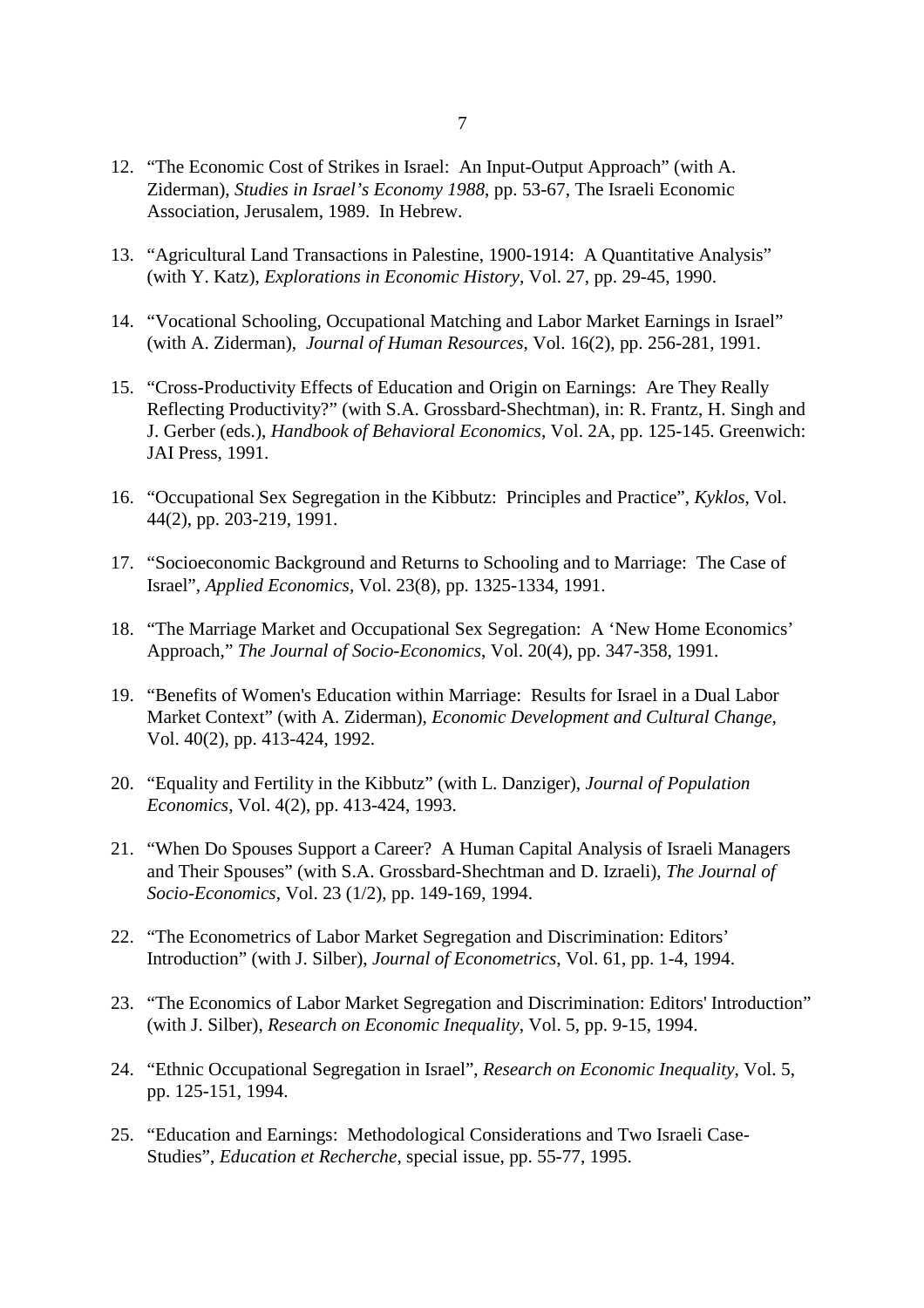- 26. "On Effects of Schooling Vintage on Experience-Earnings Profiles: Theory and Evidence" (with A. Weiss), *European Economic Review*, Vol. 39, pp. 943-955, 1995.
	- 27. "Wage Discrimination across Ethnic Groups: Evidence from Israel" (with J. Silber), *Economic Inquiry*, Vol. 34(4), pp. 648-661, 1996.
	- 28. "Women's Quest for Occupational Equality: The Case of Agricultural Female Workers in Pre-State Israel" (with Y. Katz), *Rural History: Economy, Society, Culture*, Vol. 7(1), 33-52, 1996.
	- 29. "The Extra Burden of Moslem Wives: Clues from Israeli Women's Labor Supply" (with S. Grossbard-Shechtman), *Economic Development and Cultural Change*, Vol. 46, pp. 491-517, 1998.
	- 30. "Gender Wage Differentials and Discrimination among Israeli Managers" (with J. Weisberg), *International Journal of Manpower*, Vol. 19(3), pp. 161-170, 1998.
	- 31. "Occupational Segregation in Israel: The Gender-Ethnicity Interaction", *International Journal of Manpower*, Vol. 19(8), pp. 571-590, 1998.
	- 32. "Vocational Education in Israel: Wage Effects of VocEd, Occupation and the VocEd-Occupation Match" (with A. Ziderman), *Journal of Human Resources*, Vol. 34(2), pp. 407-420, 1999.
	- 33. "On the Age of Marriage: Theory and Evidence from Jews and Moslems in Israel" (with L. Danziger), *Journal of Economic Behavior and Organization*, Vol. 40, pp. 179-193, 1999.
	- 34. "Can Vocational Education Improve the Wages of Minorities and Disadvantaged Groups: The Case of Israel" (with A. Ziderman), *Economics of Education Review,* Vol. 22(4), pp. 421-432, 2003.
	- 35. "Gender Versus Ethnic Wage Differentials Among Professionals: Evidence from Israel" (with R. L. Oaxaca), *Annales d'Economie et de Statistique*, Vol. 71-72, pp. 267-292, 2003.
	- 36. "Analyzing Religiosity Within an Economic Framework: The Case of Spanish Catholics" (with P. Branas-Garza), *Review of Economics of the Household*, Vol. 2, pp. 5-22, 2004.
	- 37. "Wage Decompositions with Selectivity Corrected Wage Equations: A Methodological Note" (with R. L. Oaxaca), *Journal of Economic Inequality*, Vol. 2(1), pp. 3-10, 2004.
	- 38. "Delays in Renewal of Labor Contracts: Theory and Evidence" (with L. Danziger), *Journal of Labor Economics*, Vol. 23(2), pp. 341-372, 2005.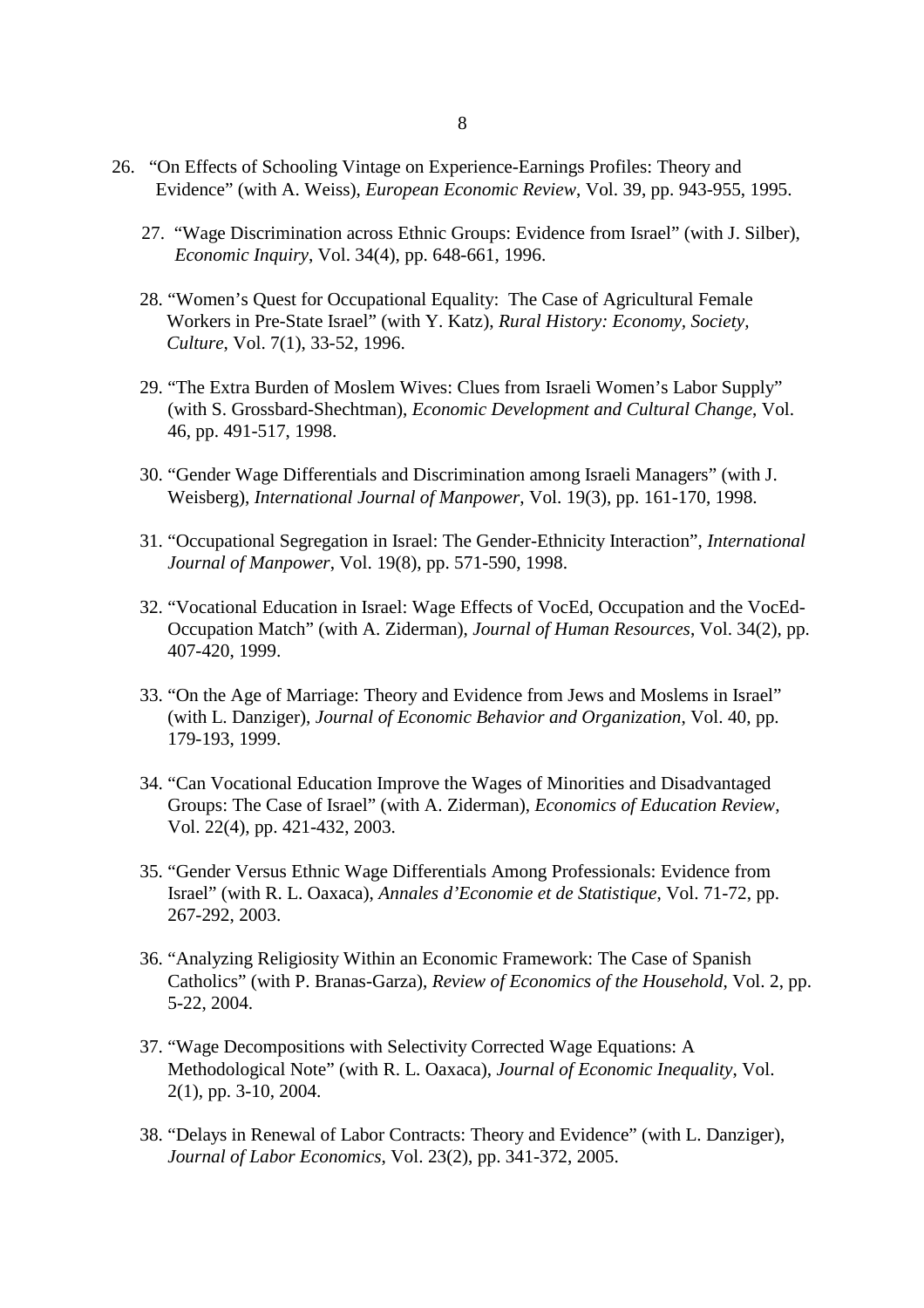- 39. "Wage Differentials in the 1990s in Israel: Endowments, Discrimination, and Selectivity" (with R. L. Oaxaca), *International Journal of Manpower*, Vol. 26(3), pp. 217-236, 2005.
- 40. "Is Fertility Indeed Related to Religiosity?" *Population Studies*, Vol. 60(2), pp. 219- 224, 2007.
- 41. "Parental Religiosity and Daughters' Fertility: The Case of Catholics in Southern Europe" (with P. Branas-Garza), *Review of Economics of the Household*, Vol. 5(3), pp. 305-327, 2007.
- 42. "Religious Beliefs and Practice: Spanish Facts" (with P. Branas-Garza), *International Review of Sociology*, Vol. 66(1), pp. 33-45, 2008 (in Spanish).
- 43. "Reference-Dependent Preferences and Loss Aversion A Discrete Choice Experiment in the Health-Care Sector" (with E. Neuman), *Judgment and Decision Making*, Vol. 3(2), pp. 162-173, 2008.
- 44. "Agency in Health- Care: Are Medical Care-Givers Perfect Agents?" (with E. Neuman), *Applied Economics Letters*, Vol. 16(13-15), pp. 1355-1360, 2009.
- 45. "The Big Carrot: High-Stakes Incentives Revisited" (with P. Branas-Garza and T. Garcia-Munoz), *Behavioral Decision Making*, Vol. 23, pp. 288-313, 2010.
- 46. "Explorations of the Effect of Experience on Preferences for a Health-Care Service" (with T. Neuman and E. Neuman), *Journal of Socio Economics*, Vol. 39, pp. 407-419, 2010.
- 47. "Wage Mobility in Israel: The Effect of Sectoral Concentration" (with A.R. Cardoso and A. Ziderman), *Journal of Labor Research*, Vol. 31(2), pp. 146-161, 2010.
- 48. "Intergenerational Transmission of 'Religious Capital': Evidence from Spain" (with P. Branas-Garza and T. Garcia-Munoz), *Revista Internacional de Sociologia*, Vol. 69(3), pp. 649-677 (in English), 2011.
- 49. "The Evolution of Secularization: Cultural Transmission, Religion and Fertility Theory, Simulations and Evidence" (with R. Bar-El, T. Garcia-Munoz and Y. Tobol), *Journal of Population Economics*, Vol. 26(3), pp. 1129-1174, 2013.
- 50. "Determinants of Disaffiliation: An International Study" (with P. Branas-Garza and T. Garcia-Munoz), *Religions*, Vol. 4(1), pp. 166-185, 2013.
- 51. "Bridges or Buffers? Motives behind Immigrants' Religiosity" (with T. Garcia-Munoz), *IZA Journal of Migration*, 2:23, 2013.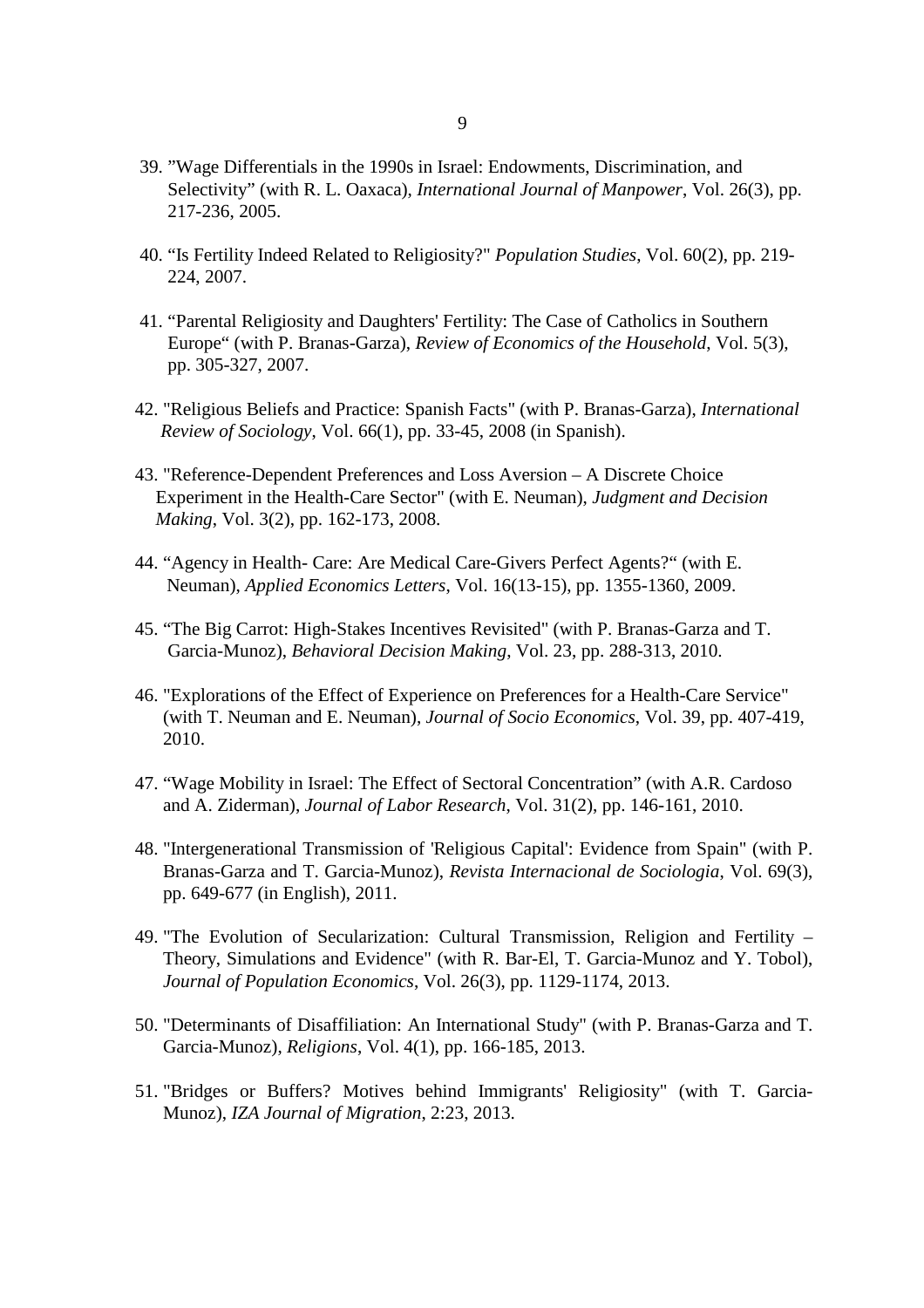# **Presentations at Conferences (since 1991)**

1991: "Gender and Ethnic Segregation in Israel and in the Kibbutz," presented at the International Workshop on the Economics of Discrimination and Segregation, Bar-Ilan University, June 3-4, 1991.

"Equality and Fertility in the Kibbutz" (with L. Danziger), The Annual Meeting of The European Society of Population Economics (ESPE), Pisa, Italy, June 6-9, 1991.

"Academic Versus Vocational High School Education: A Cost-Benefit Analysis" (with A. Ziderman), presented at the Ninth Scientific Conference of the Israeli Association for Research in Education, Bar-Ilan University, June 18-19, 1991.

1992: "Separating the Human Capital Component in Wage Comparisons" (with J. Silber), presented at the Fourth Annual International Conference of the Society for the Advancement of Socio-Economics, The University of California, Irvine, California, March 27-29, 1992.

"Occupational Segregation in Israel: The Gender-Ethnicity Interaction", presented at the Population Association of America Annual Meeting, Denver, Colorado, April 30- May 2, 1992.

1993: "Discrimination, Segregation and Wage Differentials" (with J. Silber), presented at the 68th Annual Conference of the Western Economic Association, Lake Tahoe, Nevada, June 20-24, 1993.

"Gender Versus Ethnicity in Occupational Segregation", presented at the Second Conference on Feminist Economics of the International Association for Feminist Economics, The American University, Washington, DC, August 6-8, 1993.

"The Significance of Socio-Political Determinants of Land Prices: The Case of Palestine at the Beginning of the Century" (with Y. Katz), presented at the International Conference on Regional Development: The Challenge of the Frontier, The Dead Sea, Israel, December 27-30, 1993.

1994: "Education and Earnings: Methodological Considerations and Two Israeli Case-Studies", presented at an International Conference on: Contributions of the Economics of Education to the Evaluation of Education Systems, the Swiss National Science Foundation, Bern, Switzerland, February 8, 1994 .

"An Economic Analysis of Religion-Based Differences in Women's Labor Force Participation - The Case of Israel" (with S. Grossbard-Schechtman), presented at the Meetings of the Society for the Advancement of Behavioral Economics Conference on Integrating Views on Economic Behavior, Erasmus University, Rotterdam, July 10-13, 1994.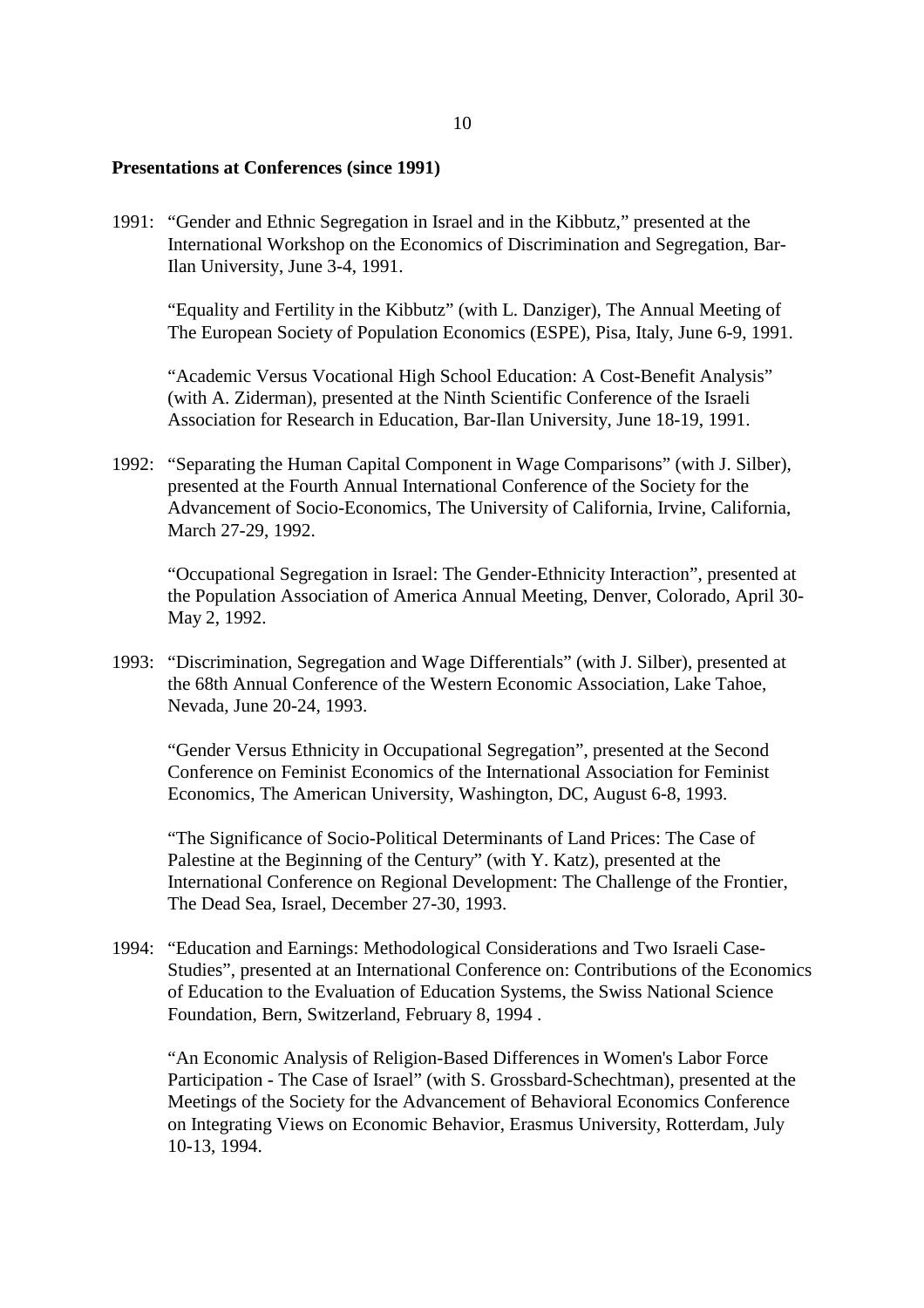1995: "An Analysis of Religion-Based Differences in Israeli Women's Labor Force Participation - Implications for Religious Differences in Marriage" (with S. Grossbard-Schechtman), presented at the Meetings of the Population Association of America, San Francisco, California, April 4-5, 1995.

"Gender versus Ethnic Wage Differentials Among Professionals in Israel", presented at the 15th Arne Ryde Symposium on The Economics of Gender and the Family, Rungstedgaard, Denmark, August 18-19, 1995 **(invited)**.

"Wage Differentials Across Ethnic Groups: Methodological Considerations and an Illustration for Professionals in Israel", presented at the MedCampus International Conference on Poverty, Discrimination and Social Policy, Rabat, Morocco, September 7-9, 1995.

- 1996: "Estimating Labor Market Discrimination with Selectivity Corrected Wage Equations", presented at the Annual Meeting of the Society of Socioeconomics, the University of Geneva, Geneva, July 12-14, 1996.
- 1997: "The Absorption of Immigrants from the Former USSR in the Labor Market," presented at the European Association of Labour Economists, the Aarhus School of Business, Aarhus, Denmark, September 25-28, 1997.
- 1998: "Income Inequality and Redistributive Policies in Israel", presented at the International Conference on the Welfare State at Century's End: Current Dilemmas and Possible Futures, Tel-Aviv University, January 5-7, 1998.

"Estimating Labour Market Discrimination", presented at the International Conference on Migration and Development, organized by the European Science Foundation, Espinho, Portugal, April 21-26, 1998 **(invited)**.

"Correcting for Selectivity in Estimating Wage Equations" (with R.L. Oaxaca), presented at the CEPR Symposium on Labour Economics, Gerzensee, Switzerland, September 7-12, 1998 **(invited)**.

"Patterns of Wage Differentials Between Immigrants and Natives in Israel", presented at the CEPR Conference on Metropolitan Economic Performance, Universidade Nova de Lisboa, Lisbon, October 29-30, 1998 **(invited)**.

- 1999: "Vocational Education: Can it Improve Labour Market Performance of the Disadvantaged - The Case of Israel" (with A. Ziderman), presented at the CEPR/TSER Workshop on: Labour Demand, Education and the Dynamics of Social Exclusion, Bar-Ilan University, Ramat-Gan, November 21-22, 1999.
- 2000: Organizer and Chair of a session on "Women in the Labor Market" and Presenter of "Selectivity Corrected Wage Equations: Methodology and Evidence from Israel"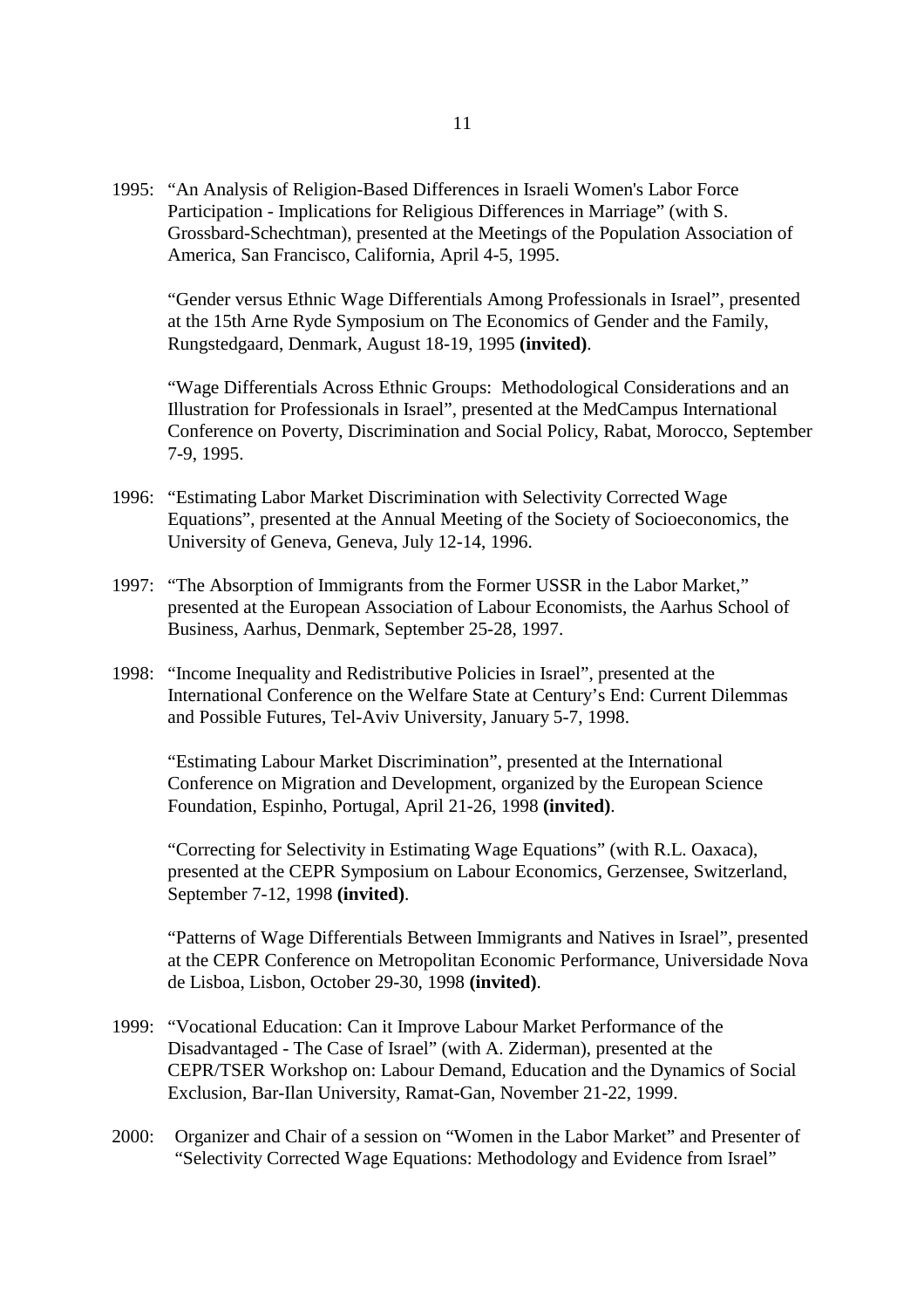(with R.L. Oaxaca), The Meetings of the Israeli Economic Association, Jerusalem, June 1, 2000.

 "Delays in Renewal of Labor Contracts: Methodology and Evidence" (with L. Danziger), International Workshop in Labour Economics, University of Warwick, July 10-21, 2000 **(invited)**.

- 2001: "Labor Contracts in Israel: Theory and Data" (with L. Danziger), European Summer Symposium in Labor Economics, Buch, Germany, April 24-29, 2001 **(invited)**.
- 2002: "Gender Versus Ethnic Wage Differentials among Professionals Methodological Considerations and Evidence from Israel" (with R.L. Oaxaca), International Conference on Discrimination and Unequal Outcomes, Le-Mans, France, January 16- 20, 2002 **(invited)**.
- 2003: "Wage Structures in the 1990s in Israel" (with R.L. Oaxaca), Third Forum of Euro- Mediterranean Economic Institutes, Marseille, France, December 4-6, 2003 **(invited)**.
- 2006: "Does Institutional Concentration and Regulation Lead to Low wage Mobility and Less Interrupted Employment?- The Case of the Banking Sector in Israel", International Conference on The Economics of Labor Market Relations, Bergen, Norway, May 12-13, 2006 **(invited**).
- 2007: "The Banking Sector in Israel: Employment, Wage Inequality and Wage Mobility:1988-1995", The Israeli Economic Association, May, 30, 2007.

 "Unravelling Secularization: An International Study" (with P. Branas-Garza and T. Munoz-Garcia), 1<sup>st</sup> ENER International Workshop, Granada, Spain, November 16-17, 2007.

- 2009: "What are Regression Coefficients Telling Us",  $2<sup>nd</sup>$  International Workshop on Gender Economics, Granada, Spain, June 29-30 **(invited keynote speaker)**.
- 2012: "Segmentation in the Israeli Labor Market", International workshop on Labour Market Segmentation, ILO (International Labour Office), Geneva, December 2012 **(invited presenter)**.
- 2013: "Job Quality in the Israeli Labor Market", International workshop on Job Quality in Segmented Labour Markets, ILO (International Labour Office), Geneva, April 2013 **(invited presenter)**.
- 2014: "Health Risk Factors within the Older European Populations: Personal and Aggregate Country Effects" (with T. Garcia-Munoz and T. Neuman),  $6<sup>th</sup>$  Annual Meeting on the Economics of Risky Behaviors (AMERB), Medellin, Colombia, May 8-10, 2014.